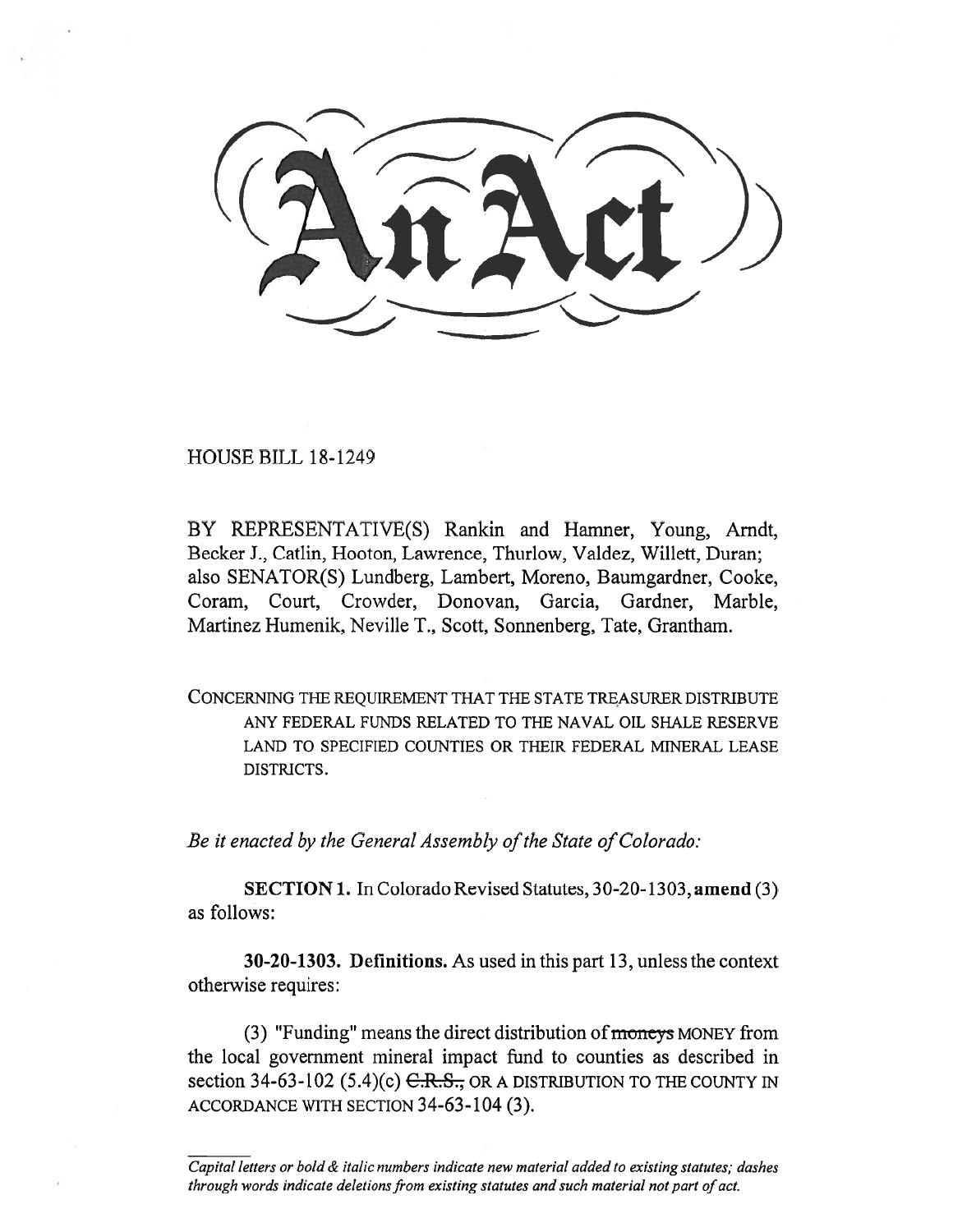**SECTION 2.** In Colorado Revised Statutes, 30-20-1304, **amend** (4) as follows:

**30-20-1304. Power to create federal mineral lease districts.**  (4) No later than the first business day after the adoption of a resolution, the county clerk and recorder shall transmit a certified copy of the resolution to the executive director of the department of local affairs, who shall, upon receipt of the certified copy of the resolution, allocate all future funding directly to the district. THE STATE TREASURER SHALL ALLOCATE ALL FUNDING IN ACCORDANCE WITH SECTION 34-63-104 (3) DIRECTLY TO THE DISTRICT.

**SECTION 3.** In Colorado Revised Statutes, 34-63-104, **add** (3) as follows:

**34-63-104. Special funds relating to oil shale lands - naval oil shale reserves - distribution to local governments - legislative declaration.** (3) (a) THE GENERAL ASSEMBLY HEREBY FINDS AND DECLARES THAT:

(I) COLORADO IS THE LOCATION OF TWO FEDERAL NAVAL OIL SHALE RESERVES (NOSR), NUMBERS 1 AND 3;

(II) CONGRESS PASSED THE FEDERAL "TRANSFER ACT", CODIFIED AT 10 U.S.C. SEC. 7439, AS AMENDED, WHICH TRANSFERRED ADMINISTRATIVE JURISDICTION OVER NOSR 1 AND 3 FROM THE UNITED STATES SECRETARY OF ENERGY TO THE UNITED STATES SECRETARY OF THE INTERIOR AND REQUIRES THE SECRETARY OF THE INTERIOR TO MANAGE THE TRANSFERRED LANDS THROUGH THE FEDERAL BUREAU OF LAND MANAGEMENT;

(III) THE FEDERAL "TRANSFER ACT" FURTHER SPECIFIED THAT ROYALTIES COLLECTED FROM NOSR 1 AND 3 WOULD BE PLACED IN THE UNITED STATES TREASURY AND NOT DISTRIBUTED TO THE STATE UNTIL THERE WAS ENOUGH MONEY IN THE TREASURY TO REIMBURSE THE UNITED STATES FOR PREVIOUS COSTS INCURRED RELATING TO THE TRANSFERRED LANDS AND TO PROVIDE FOR CLEANUP OF THE ANVIL POINTS SITE AT NOSR 3;

(IV) AS A RESULT, MORE THAN ONE HUNDRED THIRTEEN MILLION

## PAGE 2-HOUSE BILL 18-1249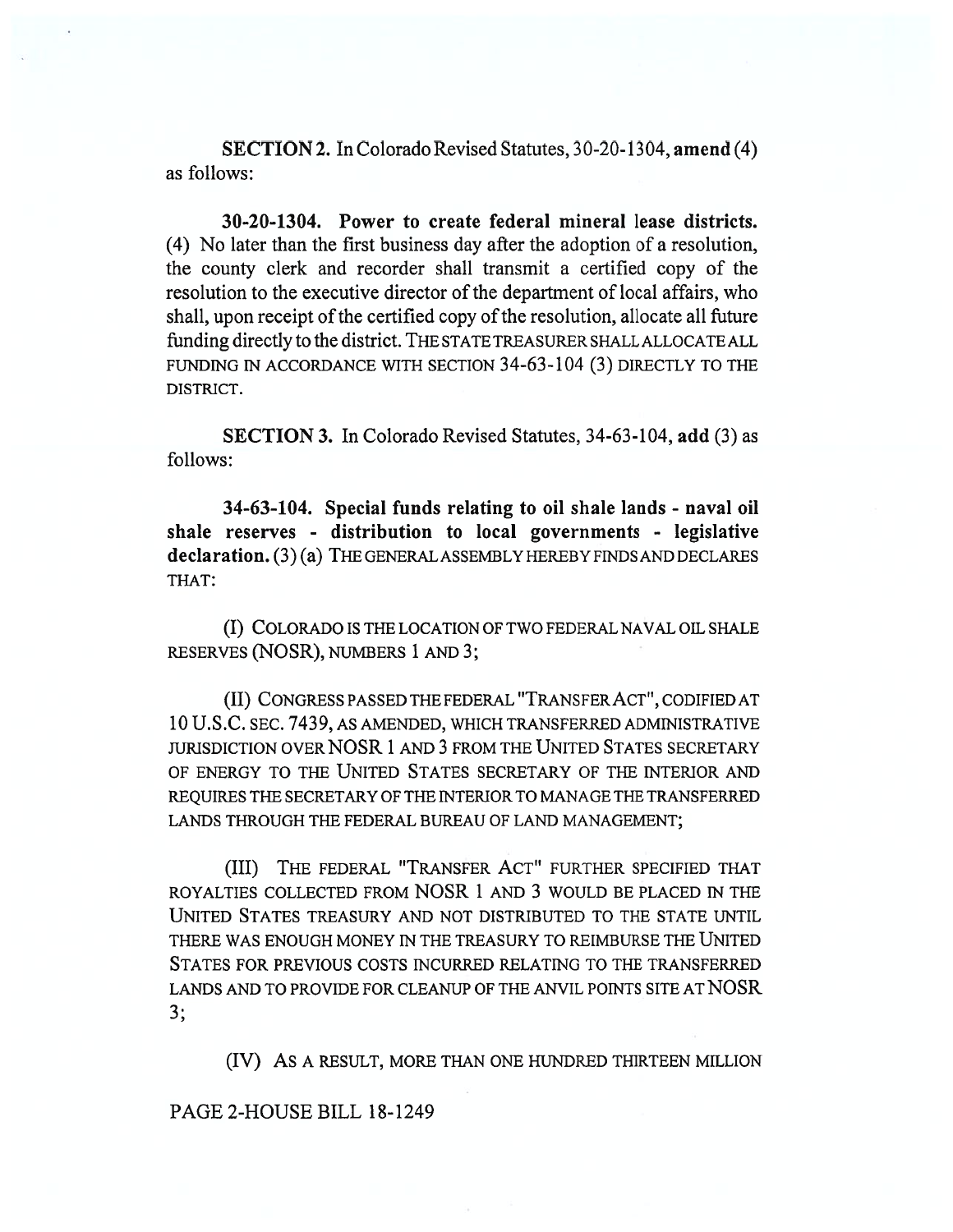DOLLARS WAS WITHHELD FROM DISTRIBUTION TO THE STATE FROM 1997 TO 2008, AND THIS AMOUNT FAR EXCEEDED THE AMOUNT NEEDED FOR THE REIMBURSEMENT AND THE CLEANUP;

(V) APPROXIMATELY EIGHTY MILLION DOLLARS OF THESE FUNDS HAS BEEN SPENT;

(VI) IT IS ANTICIPATED THAT A PORTION OF THE WITHHELD MONEY MAY SOON BE DISBURSED TO THE STATE;

(VII) GARFIELD, RIO BLANCO, MESA, AND MOFFAT COUNTIES MADE SIGNIFICANT EXPENDITURES TO ADDRESS THE IMPACTS OF THE OPERATION OF THE ANVIL POINTS SITE AND THE MINERAL EXTRACTION FROM WHICH THE WITHHELD MONEY WAS DERIVED, BUT HAVE NOT RECEIVED ANY STATE OR FEDERAL MONEY AS REIMBURSEMENT; AND

(VIII) THE COUNTIES HAVE BEEN INSTRUMENTAL IN THE RELEASE OF THE WITHHELD MONEY.

(b) IF THE STATE RECEIVES ANY MONEY IN ACCORDANCE WITH THE FEDERAL "MINERAL LANDS LEASING ACT" OF FEBRUARY 25, 1920, AS AMENDED, THAT WAS SET ASIDE PRIOR TO JANUARY 1, 2009, AND WITHHELD BY THE FEDERAL GOVERNMENT IN ACCORDANCE WITH 10 U.S.C. SEC. 7439, AS AMENDED, THEN THE STATE TREASURER SHALL DISTRIBUTE THE MONEY TO THE FOLLOWING COUNTIES OR RELATED FEDERAL MINERAL LEASE DISTRICTS, IF APPLICABLE:

(I) FORTY PERCENT TO GARFIELD COUNTY;

(II) FORTY PERCENT TO Rio BLANCO COUNTY;

(III) TEN PERCENT TO MESA COUNTY; AND

(IV) TEN PERCENT TO MOFFAT COUNTY.

(c) THE STATE TREASURER SHALL CONSULT WITH THE DEPARTMENT OF LOCAL AFFAIRS TO DETERMINE WHETHER A COUNTY IDENTIFIED IN SUBSECTION (3)(b) OF THIS SECTION HAS CREATED A FEDERAL MINERAL LEASE DISTRICT IN ACCORDANCE WITH THE "FEDERAL MINERAL LEASE DISTRICT ACT", PART 13 OF ARTICLE 20 OF TITLE 30. IF A COUNTY HAS

PAGE 3-HOUSE BILL 18-1249